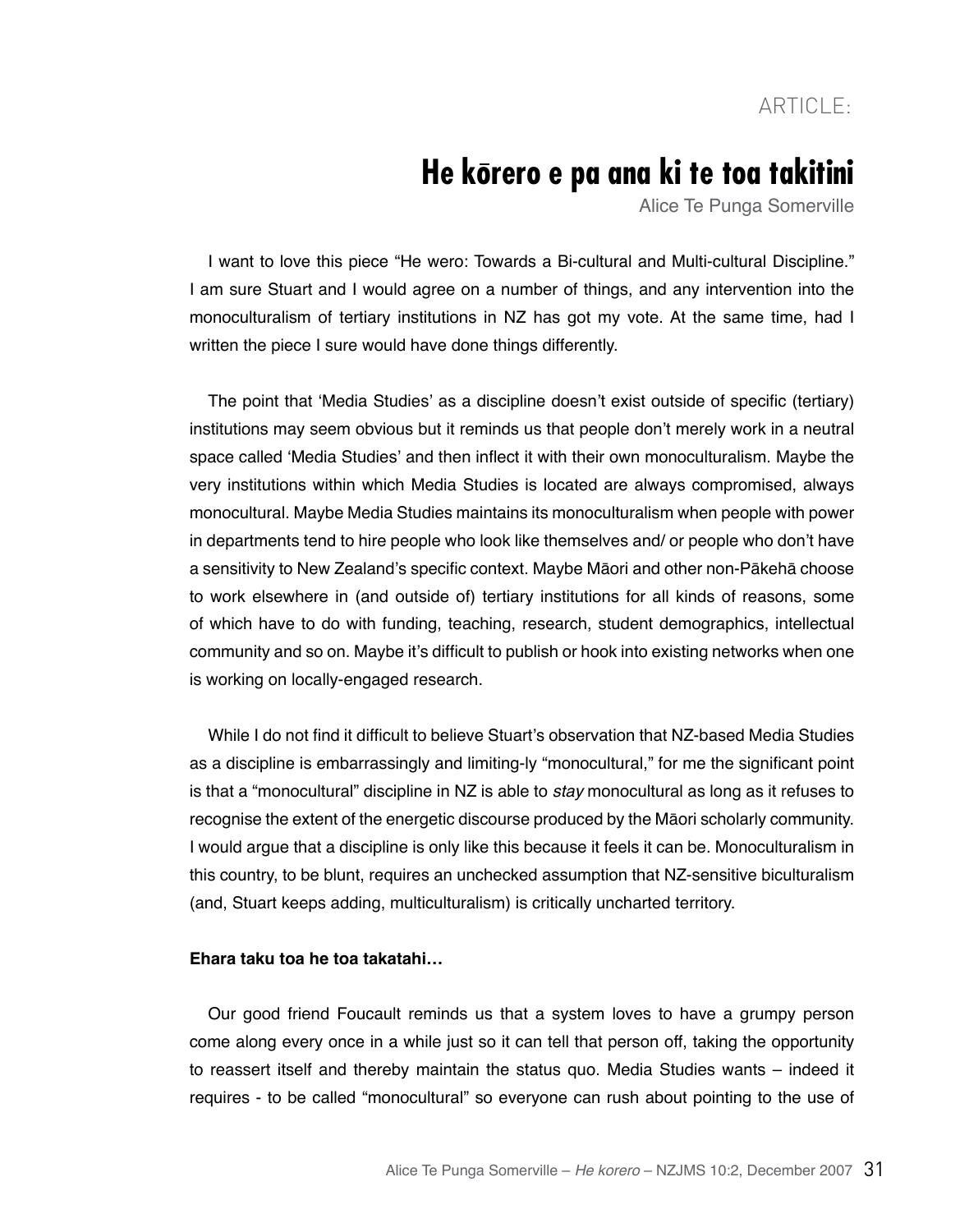words like "culture" and "Aotearoa" in course descriptions and feeling proud of having the occasional brown body wandering through their corridors and collections of essays, and then return to Business As Usual. The problem with Foucault's conception of power, of course, has always been that it seems to foreclose the possibility of achieving change that the system genuinely doesn't want. (Any system will allow for little bits of change on its own terms, for the sake of appearing flexible, which is exactly how it maintains its rigidity). So how might we productively challenge the way things are? How do we ensure our challenges are un-absorbable?

Characterising a discipline as Western and singularly monocultural (that needs a bit of the not-Western or Other, in this case Māori) plays into the coloniser's second-favourite way of thinking about the Indigene: the Narrative of First Encounter. (The absolute favourite, of course, is the Tragically Dead Indigene.) In the Narrative of First Encounter (NFE), the 'West' encounters the 'Other' with an assumption that the 'Other' has just crawled out of their grass hut and it's time to negotiate for the first time a relationship between these two groups. The NFE is historically tied to 'actual' first encounters, but gets played out over and over in the contemporary moment, often appearing in the form of 'civilising' and 'development' narratives and fanatical celebrations of 'firsts' on the part of the Other group. (Strangely, or not, this NFE doesn't go both ways: we make a fuss of the first Māori person to do just about anything that pertains to the 'West' but don't make a parallel fuss about the 'first' non-Māori people to achieve things in the Māori world.)

NFEs feel like explicit challenges to the West, because they say "hey! you! oi! over here!! look I'm over here!! you have to engage with me!," but by arguing for a new *inclusion* they subtly agree that the West is accurate in its current understanding of itself as monolithic. Drawing on its colonial hey-day, the notion of the "West" is founded on an assumption of its own exhaustiveness and ubiquity ('know the West and you know the world'): this is why people who have been to Melbourne, London, Paris and New York get to say they have been 'all around the world' whereas people who have been to Nuku'alofa, Taipei and Lagos do not. The NFE is a favourite way of thinking because it produces two monoliths (the West and the Other) and neatly evaporates any previous or ongoing relationships and connections between the two groups. Thereby NFEs not only make impossible the claim that Māori have ever participated in the West (and so we can't look to earlier work, either by Māori scholars or indeed some pro-Māori work by non-Māori allies) but significantly they also let the West off the hook for not paying this any attention earlier ('see? we couldn't have done this before we encountered you in this way').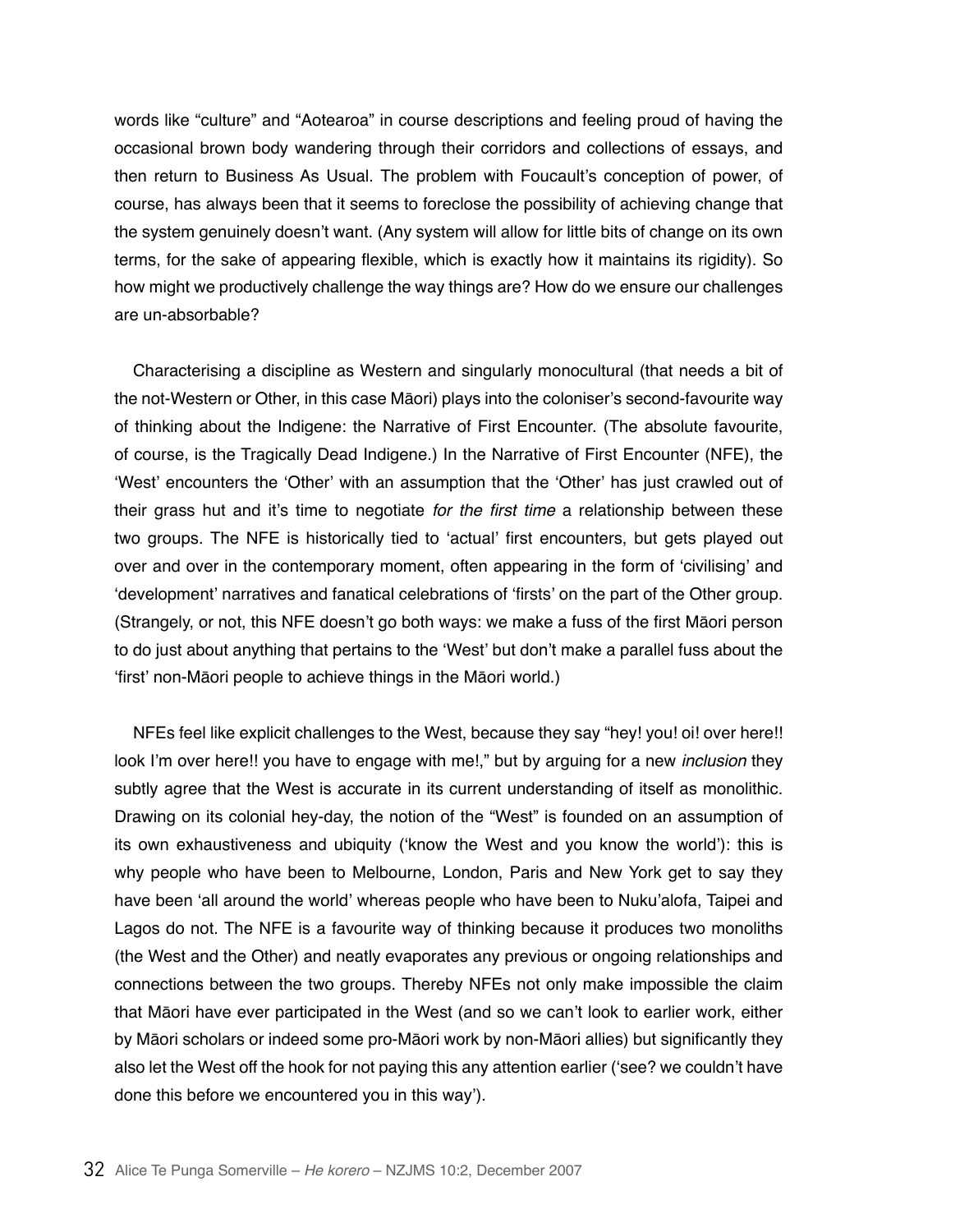I recall a scholar approaching me, wringing hands and looking tearful, after I had stood up at a conference about 'Race Ethnicity and Indigeneity' in the US that had disgracefully neglected the dimension of Indigeneity. "But Alice," she wailed, "please don't be too hard on us. We don't know these things, we don't have access to these things: we need you to come here and tell us these things." My response? "Do your reading. How dare you assume this is not written, not published, not circulating… American Indians have been devouring Linda Tuhiwai Smith's work for a good five years; what has stopped you going to the library?"

Characterising a discipline as monocultural, then, may feel like an accurate description (speaking truth to power) but I'm not sure it opens up space for real change. The intervention becomes a blip on the much bigger radar, its NFE and appeals to disciplinary monolithicness having supplied the discipline with the very means by which it may be disregarded. The discipline can go about its business, having incorporated the intervention through its Cheshire-cat-style flexibility.

Indeed, I would go further and argue that disciplines probably don't mind being called monocultural: Media Studies has clearly flourished for years in its present state. If Media Studies is indeed thoroughly monocultural, then its only sins to date have been sins of omission. This is embarrassing, sure, but in a quite comfortable way. ("I'm so sorry. I had no idea. Do go on.") What disciplines – and scholars - *do* mind being called, though, is limited, blind, disengaged, restricted, out-of-date. If it is pointed out that Media Studies mistakenly understands itself as monocultural, and that there is plenty of evidence to richly and certainly attest that it is *not*, the sins become sins of commission: the discipline has deliberately suppressed and obscured vital scholarship and scholars in order to maintain its own view of itself. The discipline doesn't, indeed, know itself. And how can you continually assert something that you are no longer confident you even know? How can you return to Business As Usual if the parameters of your Business have collapsed and shifted?

Rather than following Stuart by minimising citations and footnotes, then, I would have performed his intervention by doing the exact opposite. I believe that challenging a discipline requires solid and rigorous treatment of existing sources by Māori and allied scholars: Ehara taku toa te toa takatahi, engari te toa takitini.1 In an essay that makes the claims it does about the monoculturalism of the discipline I am intrigued to find only one Māori person

<sup>1</sup> My strength is not the strength of one, but of many.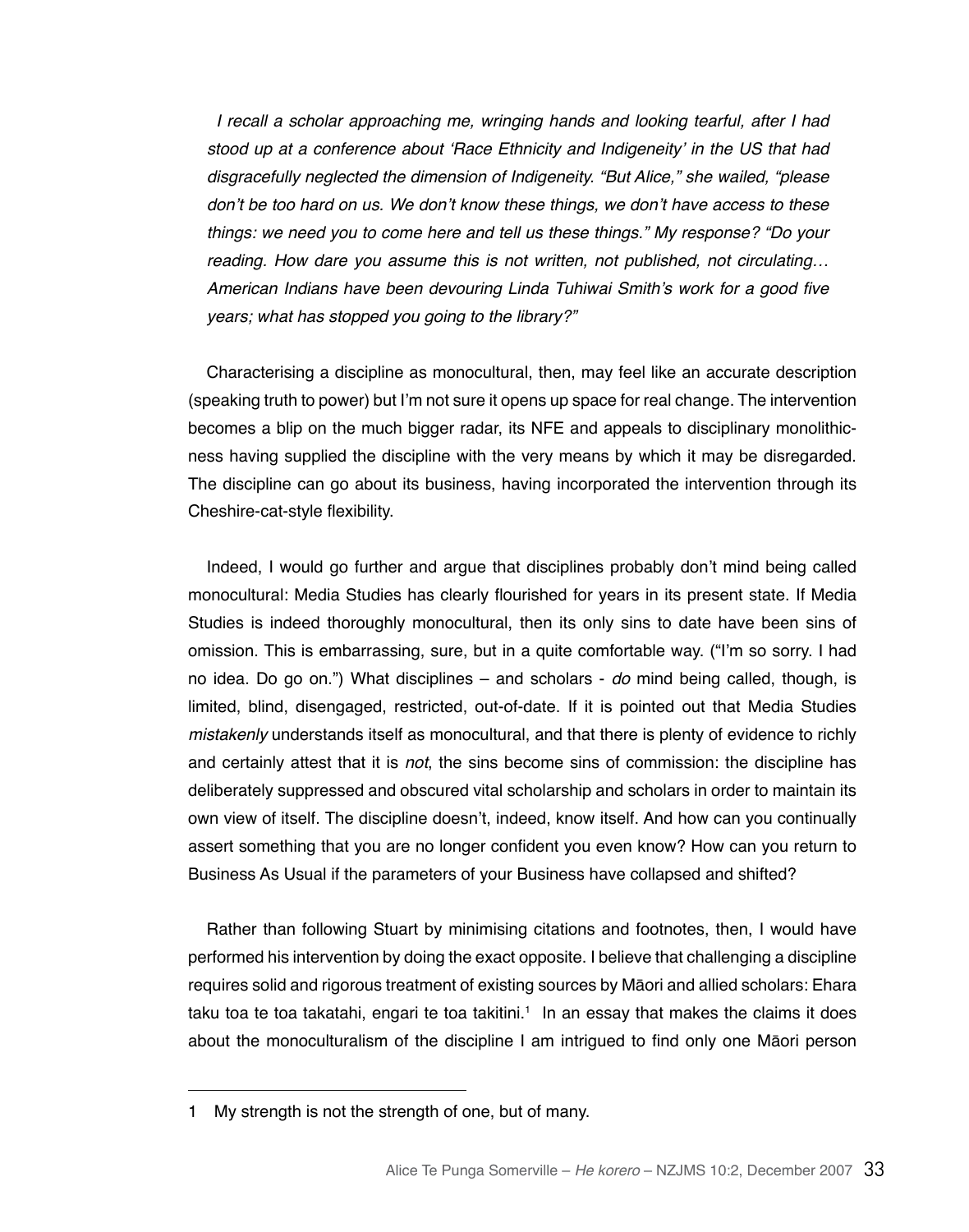(and, as far as I am aware, a distinct minority of non-European people generally) listed in the bibliography. Foregrounding Māori participation in relevant scholarly activity has the effect of reminding us that these 'things' we (usefully) call 'Māori' and 'Western' do not circulate without previous entanglement or connection.

In my view we, as Indigenous scholars within these institutions, need to be sure that we do not participate in our own invisibilisation: we must not only refuse to be dead but must also refuse to be the Natives standing on the beach in an NFE. We make these refusals when we insist upon the multiple and complex critical voices that always already populate this landscape of NZ-based Media Studies. A crucial dimension of the colonial gaze is the obsessive 'emptying out' of the landscape so that any space can be understood as ready to be occupied (which is why, of course, the simple fact of continued Māori *existence* is a powerful and anxiety-raising challenge to the colonising power). The extent to which we point to an empty landscape – including an empty critical landscape – is the extent to which we assent to our own removal from that landscape.

Our bibliographies, then, should be thick and fat with the names of Māori and other Indigenous scholars, and if they do not currently brim in this way then it is our job to go out and hunt this work down and bring it into view. While much of this critical work may not be located explicitly within a Media Studies disciplinary context, or may be published in less valorised forms (journal articles, theses, dissertations, blogs) surely we can make arguments for including such work regardless. (Indeed, Stuart includes the theoretical work of Friere, Said, Smith and Spivak despite their locations in disciplines other than Media Studies.) Scholars within Media Studies should be embarrassed by the range and depth of Māori, Pasifika and other Other scholarship, and then reflect on the extent to which they have participated in the marginalisation of these scholars and the extent to which their own work has suffered from not engaging with this scholarship. Scholars in Media Studies need to scratch their heads, and recognise that for themselves and their own work, too, ehara taku toa te toa takatahi, engari te toa takitini.

Stuart's compelling formal intervention (which we might think about as a case of 'form following function') is of course his deliberate adoption of a particular expressive form in order to both emphasise and demonstrate the possibilities of Media Studies critical work that consciously resists monoculturalism. Perhaps we might think about this whaikōrerostyle essay as an extension of other interventions into the conventional Western linear written essay form that have been made by members of Indigenous (and, indeed, Feminist,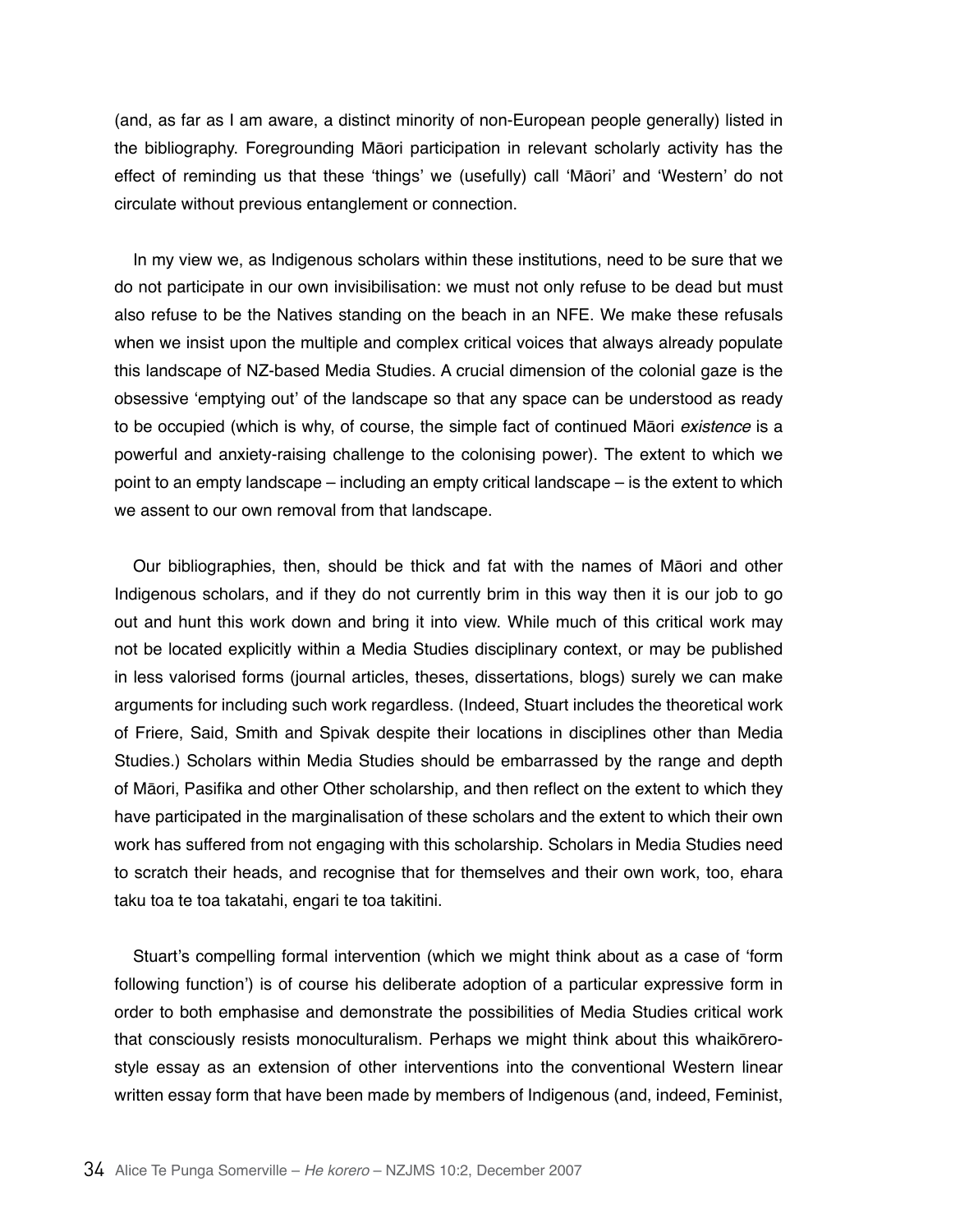Queer, Pacific, Postcolonial and Minority) critical communities. Clearly the simple existence of Māori scholars and Māori scholarship does not automatically comprise a step away from monoculturalism: this, I would suggest, is the significance of Stuart's decision to produce an argument that demonstrates not only Māori *content* but Māori *form*. Adding 'Māori' to something isn't about adding on a new deck or sunroom to a house: it's about calling in the team from Extreme Makeover Home Edition. In this case, it's about sending a whaikōrero to a written journal.

Stuart's adoption of "a whaikōrero format" is somewhat limited, however, by its refusal to be as openly self-reflexive about its own parameters and specificities as it challenges Media Studies to be. Like the "discursive essay," the whaikōrero form has particular stakes and parameters which deserve – indeed require – critical consideration. Most obviously, whaikōrero are tied into a highly complex structure of kawa and tikanga, which provide not only space but regulatory/ supportive context. Some consideration of kawa is observable in the decision to "[choose] the kawa known as tau utuutu" although there is no explanation for that choice (is this the appropriate kawa for the author's own connections, or for his institutional location, or ?), or how indeed the kawa is framed as manipulable by the "[choice]" of an individual author.

For me, as a wahine Māori, a significant dimension of the whaikōrero form is that it draws our attention to gender: how/ where might women participate in this structure? Given that in some places women participate in whaikōrero and in some places we participate in other parts of the pōwhiri, whose kawa do women follow here? Do older women participate differently to younger women? What about the karanga and waiata? Where do they fit? Can one claim something is a whaikōrero without these balancing elements? At the conclusion of the essay, the author writes that "it is usual to end a whaikōrero with a waiata, impossible in a written format," but presumably a spoken form is as difficult ("impossible") to write as a sung/ chanted form. What are the implications of introducing a whaikōrero but refusing a waiata? Who gets to decide whether a whaikōrero can be followed by a whakatauki instead of a waiata? Who doesn't?

## **…engari he toa takitini.**

Some of these issues could have been treated more explicitly in Stuart's discussion, and in particular perhaps paying attention to gender might have opened up a further challenge to the disciplinary status quo in terms of form: does the use of whaikōrero invite, perhaps, a